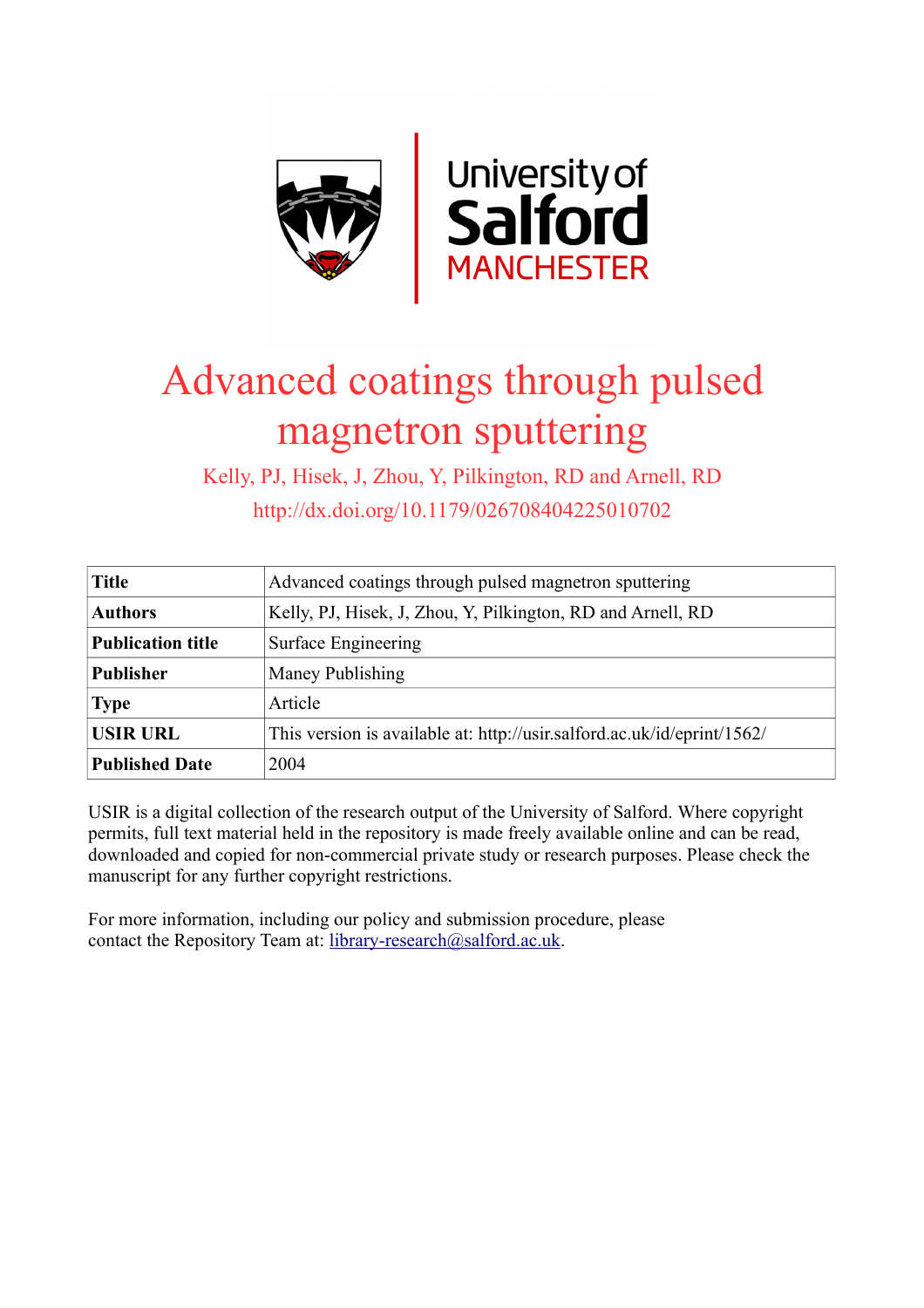## ADVANCED COATINGS THROUGH PULSED MAGNETRON SPUTTERING

### P. J. Kelly, J. Hisek, Y. Zhou, R. D. Pilkington and R. D. Arnell

Pulsed magnetron sputtering (PMS) has become established as the process of choice for the deposition of dielectric materials for many applications. The process is attractive because it offers stable arc free operating conditions during the deposition of, for example, functional films on architectural and automotive glass, or antireflective/antistatic coatings on displays. Recent studies have shown that pulsing the magnetron discharge also leads to hotter and more energetic plasmas in comparison with continuous dc discharges, with increased ion energy fluxes delivered to the substrate. As such, the PMS process offers benefits in the deposition of a wide range of materials. The present paper describes three examples where PMS has led to either significant enhancement in film properties or enhanced process flexibility: in low friction titanium nitride coatings, in Al doped zinc oxide transparent conductive oxide coatings sputtered directly from powder targets and in thin film photovoltaic devices based on copper (indium/gallium) diselenide. These

#### INTRODUCTION

Pulsed magnetron sputtering (PMS) is widely recognised as an enabling technology, particularly for the deposition of dielectric materials.<sup>1–8</sup> Pulsing the magnetron discharge in the midfrequency range  $(20-350 \text{ kHz})$  alleviates the chief problem associated with the continuous dc reactive sputtering of such materials, namely the occurrence of arc events at the target. This is achieved through the discharging of the poisoned regions on the target during the reverse voltage or 'pulse off' phase. The correct selection of pulse parameters (frequency, duty, reverse voltage) can result in extended arc free operating conditions, even during the deposition of highly insulating materials.<sup>4</sup> The suppression of arcs stabilises the deposition process and reduces the incidence of defects in the film. Consequently, films of, for example, alumina, titania and silica, can be produced by pulsed sputtering with very much enhanced structural, electrical and optical properties, in comparison with films produced by continuous dc processing.5,6 The pulsed sputtering technique is now being exploited commercially in large area multiple magnetron systems for many applications, including solar control and low emissivity coatings, barrier layers on packaging, flat panel displays and solar cells. Again, very long term process stability, reduced defect densities, improved film properties and enhanced dynamic deposition rates have been reported for these systems.7,8

Recent Langmuir probe studies have shown that pulsing the magnetron discharge also significantly modifies the characteristics of the deposition plasma.9,10 For example, increased plasma densities and electron temperatures have been measured adjacent to the substrate in pulsed discharges.

examples demonstrate the versatility of PMS and open up new opportunities for the production of advanced coatings using this technique.

The authors are in the School of Computing Science and Engineering, University of Salford, Salford M5 4WT, UK (p.Kelly@salford.ac.uk). Based on a presentation at the meeting on 'Pulsed plasma processing' held at Salford University on 17 September 2003. Accepted 3 December 2003.

Keywords: Pulsed magnetron sputtering, Titanium nitride, Al doped zinc oxide, Thin film photovoltaic devices, Copper (indium/gallium) diselenide

 $O$  2004 IoM Communications Ltd. Published by Maney for the Institute of Materials, Minerals and Mining.

Therefore, higher ion energy fluxes can be transported to the growing film. Additionally, mass spectrometry studies of the distribution of ion energies at the substrate in an asymmetric bipolar pulsed dc magnetron discharge have identified the existence of populations of ions whose energies can be directly related to distinct phases or features within the target voltage waveform.<sup>11</sup> Clearly, the increased flux and energy of the particles incident at the substrate may also contribute to the observed improvements in the structure and properties of films produced by pulsed processing. Furthermore, these benefits are not limited to dielectrics but can be exploited in the deposition of new, advanced coating materials. The present paper describes three examples where use of the PMS process has led to either significant enhancement in film properties or enhanced process flexibility:

- (i) low friction titanium nitride (TiN) coatings
- (ii) Al doped zinc oxide transparent conductive oxide (TCO) coatings sputtered directly from blended powder targets
- (iii) thin film photovoltaic devices based on copper indium diselenide (CIS).

#### Low friction TiN coatings

TiN has long been a workhorse hard coating for the cutting tool industry. It has, though, never been regarded as a low friction coating. However, a significant enhancement in tribological properties has been observed for TiN coatings deposited onto tool steel by PMS in comparison with films grown by continuous dc sputtering. High resolution SEM micrographs revealed major structural differences in the two film types, which may account for the variation in film properties.<sup>12</sup>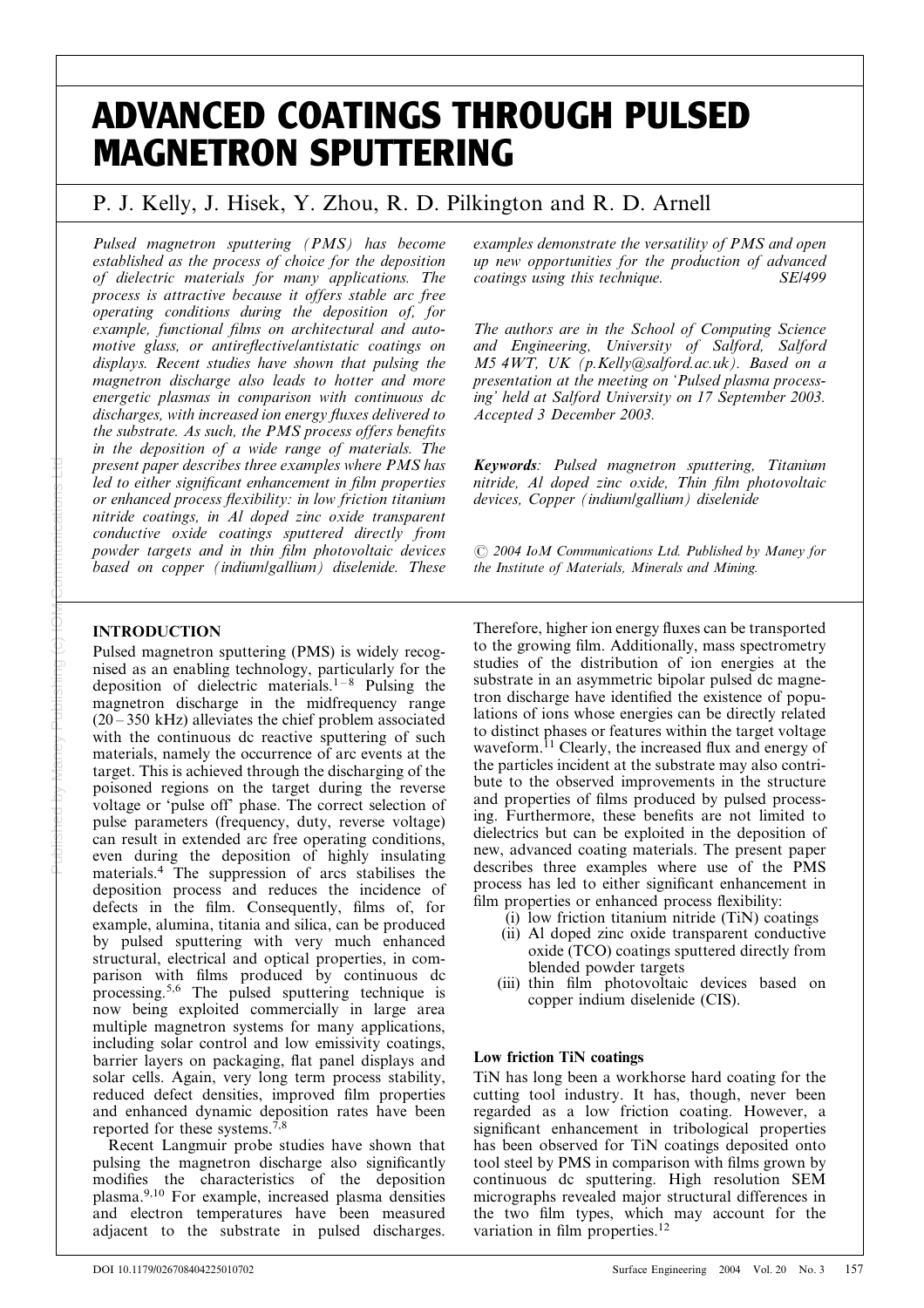#### Al doped zinc oxide TCO coatings sputtered directly from blended powder targets

Mixed zinc oxide and alumina powder targets have been used to produce transparent semiconductive films on glass by PMS. Resistivities of the order of  $10^{-3}$   $\Omega$  cm were obtained after annealing, without deterioration of the coating to substrate adhesion. The results to date demonstrate that the PMS of doped ZnO films from powder targets is a flexible, novel technique for the deposition of high quality TCO materials.<sup>13,14</sup>

#### Thin film photovoltaic devices based on CIS

These have demonstrated exceptional energy conversion efficiencies and a high tolerance to radiation damage. The opto-electronic properties of this complex material are a function of its defect structure and therefore the material growth parameters. To date, the reproducible growth of CIS has been problematic; it has always been necessary to use post-deposition processing to obtain material with the required properties. Initial work with PMS has produced single phase, stoichiometric p-type films with resistivities in the range  $5 \Omega \text{ cm}$  and excellent optical absorption properties.

#### EXPERIMENTAL

TiN coatings were deposited by continuous and pulsed reactive magnetron sputtering in a Teer Coatings Ltd UDP250 rig.<sup>12</sup> Sputtering took place from a single  $300 \times 100$  mm, 99.5% pure titanium target. The reactive sputtering process was controlled by optical emissions monitoring (OEM), using conditions selected to produce stoichiometric TiN coatings, based on previous experience.<sup>12</sup> The magnetron was driven by a 5 kW Advanced Energy<sup>®</sup> MDX dc power supply. When operating in pulsed mode, this supply was connected in series with an Advanced Energy SPARC-LE 20 pulse unit. The SPARC-LE 20 converts the dc input from the MDX into an asymmetric bipolar pulsed dc output to the magnetron, with the pulse frequency fixed at 20 kHz. The SPARC-LE 20 has a duty cycle of 90%, i.e. each pulse on cycle, during which sputtering takes place, has a duration of 45 ms, and each pulse off cycle, during which the target voltage is reversed, has a duration of  $5 \mu s$ . During pulse off, the target voltage is reversed to 10% of the nominal pulse on voltage.

Coatings were deposited onto various substrate materials, including silicon wafers and tool steel, to suit different analytical techniques. All substrates were ultrasonically precleaned in propanol. Prior to the deposition of the TiN coatings, the substrates were also dc sputter cleaned at  $-1000$  V for 15 min.

The coatings were characterised in terms of their structures and properties using a range of analytical and measurement techniques, including SEM, electron probe microanalysis (EPMA), X-ray diffraction (XRD), microhardness testing and surface profilometry. The tribological properties of the TiN films were investigated by thrust washer friction and wear testing<sup>15</sup> and scratch adhesion testing.

The ZnO : Al and CIS coatings were both deposited in a rig specifically designed for powder target use.<sup>13</sup> A single 180 mm dia. unbalanced magnetron was installed in the base plate of the chamber in the



1 Schematic representation of powder target rig

'sputter up' configuration. The magnetron was built at Salford and utilises rare earth magnets to give high field strengths at the target (2. 2 kG maximum). The substrate holder was positioned directly above the magnetron at a separation of 120 mm. The substrate holder could be rf biased, if required. A 500 W radiant heater was also installed in the rig, which could be positioned, post-deposition, to face the coated substrate. This allowed annealing of the coatings to take place in controlled atmospheres at temperatures of up to  $500^{\circ}$ C. Finally, a dummy magnetron was installed in the chamber roof vertically opposed to the magnetron. This dummy device only included an outer ring of magnets and was installed to produce a closed magnetic field across the chamber, maximising the ion to atom ratio incident at the substrate.<sup>16</sup> The rig is shown schematically in Fig. 1.

The Al doped-ZnO powder blends were made by mixing appropriate quantities of zinc oxide and aluminium oxide powders in a rotating drum for several hours. For each material, the average particle size was 5  $\mu$ m, and the purity was 99.99%. Initial batches were produced with a dopant concentration of 4 wt-%alumina. Following blending, approximately 60 g of powder was evenly distributed across the surface of a copper backing plate on the magnetron to form a target. The backing plate had been recessed to a depth of 2 mm to allow a reasonable target thickness to be produced. The powder was lightly tamped down to produce a uniform thickness and surface to the target. No further processes were involved in target production. To demonstrate the flexibility of this technique, subsequent experiments have been carried out in the same manner using zinc oxide blended with oxides of tin, antimony, indium and gallium.<sup>14</sup> Tin doped indium oxide (ITO) blends have also been produced and tested.

In all cases, coatings were deposited onto glass microscope slides by PMS using an Advanced Energy Pinnacle Plus magnetron driver supply. This unit, which is also an asymmetric bipolar supply, can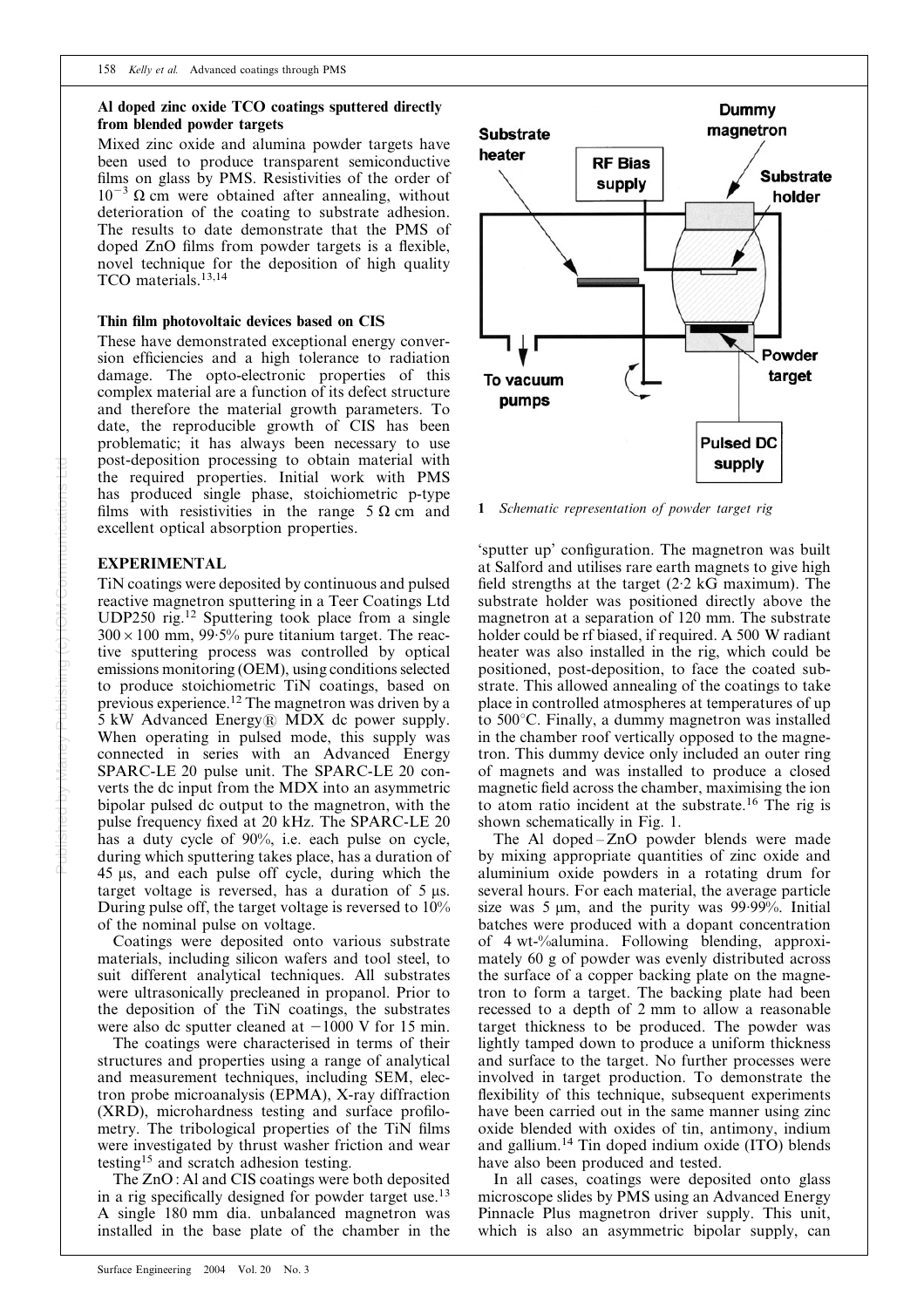

2 Frictional response from unlubricated thrust washer testing of TiN coatings deposited by continuous dc and pulsed dc reactive magnetron sputtering (normal load 100 N; rotation speed 30 rev  $min^{-1}$ ; counterface phosphated shim, 55Rockwell C)

operate at pulse frequencies of up to 350 kHz at duties in the range  $50 - 100\%$ . The glass substrates were rf sputter cleaned prior to deposition (see Kelly et al.<sup>13</sup> and Zhou et al.<sup>14</sup> for full run details). The coatings were subsequently analysed by SEM, EPMA and XRD. The electrical properties were investigated using a four point probe and the optical properties were investigated using an Aquila Instruments nkd8000 spectrophotometer.

The starting material for the CIS coatings was powder prepared from crushed stoichiometric single and polycrystalline CIS ingots which were grown in what is a standard technique at Salford University.17,18 This powder was sieved to particle sizes in the range  $0.05 - 1$  mm, and was formed into a target in the manner described above. The composition of the starting powder was  $29Cu - 17In - 54Se$  (at.-%), as determined by EPMA. Coatings were again deposited onto glass substrates by PMS using the Pinnacle Plus supply at a range of frequencies and duties. The coatings were analysed using the techniques described previously.

#### RESULTS

#### TiN coatings

EPMA analysis of the continuous and pulsed dc TiN coatings confirmed that both sets of coatings had stoichiometric compositions. Both sets of coatings had similar hardness values, as measured using a Fischerscope H100 with a 50 mN load (typically  $\sim$ 26 GPa), and similar roughness values, as measured using a Talysurf 10  $(R_a = 0.30 - 0.38 \text{ }\mu\text{m}$  for coatings deposited onto tool steel). XRD analysis indicated that the strong (111) texture of the continuous films was shifted to a weaker (002) texture in the pulsed films. $12$ 

The most interesting results, though, for the TiN films were the relative tribological properties of the continuous and pulsed films. Figure 2 compares the friction response of these films in unlubricated thrust washer tests, running against phosphated shim counterfaces (full test conditions are summarised in the figure caption). In these tests, the pulsed films repeatedly gave significantly lower coefficients of friction than did the continuous films. Indeed, in the example shown, the average coefficient of the pulsed



3 Scratch adhesion test results for TiN coatings deposited by continuous dc and pulsed dc reactive magnetron sputtering (initial load 10 N; loading rate 100 N min<sup>-1</sup> ; velocity 10 N min<sup>-1</sup>)

film is  $0.09$ , compared with  $0.34$  for the continuous film. No measurable wear was observed on the surface of either film after a test duration of 60 min. The pulsed films also performed notably better than the continuous films during scratch adhesion testing. A comparison of the friction force v. normal load for an example of each film type is shown in Fig. 3. The critical load for the continuous film was 24 N, whereas the pulsed film did not fail until the normal load reached 65 N (again, full test conditions are summarised in the figure caption).

Examination of these films by high resolution SEM revealed significant structural differences in the pulsed and continuous films. Figure 4 shows examples of micrographs of the surfaces of TiN coatings deposited onto silicon wafers. The pulsed films are denser, smoother and have fewer voids than the continuous films.

#### Doped ZnO coatings

The magnetron discharge readily ignited under the operating conditions chosen for the deposition of the ZnO : Al coatings (pulse frequency 350 kHz, duty 62%, target current 2 A, pressure 0. 2 Pa). The process proved stable, with no problems such as outgassing or arcing being observed. Figure 5 shows a SEM micrograph of the fracture section of a typical ZnO : Al coating, deposited using the conditions described above. The coating has a dense columnar structure and appears to be defect free. Based on Fig. 5, the coating deposition rate was estimated to be  $500$  nm  $h^-$ . EPMA analysis indicated that the coatings contained approximately 2 wt-%Al, i.e. close to the composition of the target  $(4 \text{ wt} \text{-} \% \text{Al}_2\text{O}_3)$ .

The coatings were post-deposition annealed at reduced pressure in nitrogen at  $470^{\circ}$ C for 2 h. Prior to annealing, the coatings were highly insulating. However, following this process, resistivities of  $<$ 3 × 10<sup>-3</sup>  $\Omega$  cm were recorded. XRD analysis indicated that the annealed coatings had strong (002) textures. Optical transmission spectra for examples of the ZnO : Al coatings are shown in Fig. 6. It is apparent from this figure that annealing the coatings has shifted the absorption edge towards shorter wavelengths, i.e. higher band gap energies. This process has also increased the average and peak visible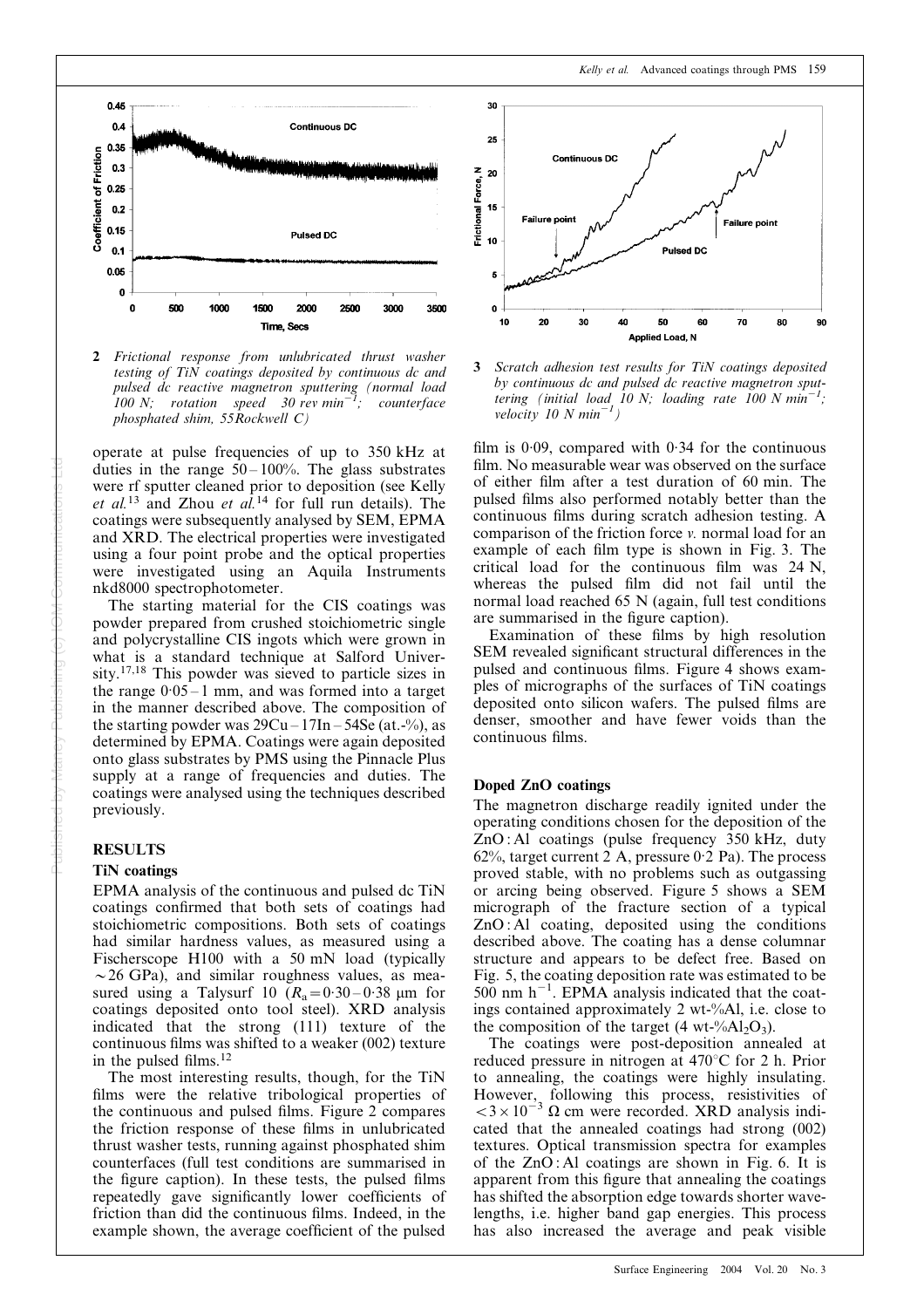

High resolution SEM micrographs showing surface topography of TiN coating deposited onto silicon wafer by a continuous dc reactive magnetron sputtering,  **pulsed dc reactive magnetron sputtering** 



5 SEM micrograph of fracture section of  $ZnO-2Al$  $(wt-\%)$  coating deposited on glass substrate by PMS from blended powder target (ZnO – 4 wt-% $Al_2O_3$ )

transmission of the coatings. The average visible transmission of the as deposited coatings was 86. 2% (90% peak), compared with 88. 7% (92% peak) for the annealed coatings.

#### CIS coatings

Once again, no problems were observed sputtering the powder targets in pulsed dc mode, with stable



6 Optical transmission spectra for  $ZnO-2Al$  (wt-%) coatings before and after annealing (pure nitrogen at 420 $\degree$ C for 1 h)

discharges being achieved over a wide range of frequencies and duties. SEM examination of the coatings showed they were uniform, fully dense and pinhole free. By way of example, Fig. 7 is a SEM micrograph showing the fracture section of a CIS coating deposited onto a glass substrate. As one of the major issues in the fabrication of CIS thin films, the composition of the samples has been analysed by EPMA. All samples showed near stoichiometry, with the average composition being  $24.5 - Cu - 24.5In$ 51Se (at.-%).

Analysis of the electrical properties of these coatings showed that they were p-type semiconductors with resistivity values of the order of  $5 \Omega$  cm. Optically, these coatings are highly absorbing across the visible spectrum and into the IR spectrum. This is evidenced in Fig. 8, which shows the transmission spectra from 350 to 1700 nm for a typical example of the CIS coatings deposited by PMS from a powder target.

#### DISCUSSION

PMS has become well established as a highly effective deposition technique with numerous commercial applications. To date, though, most of these applications involve the deposition of dielectric materials.



7 SEM micrograph of fracture section of CIS coating deposited onto glass substrate by PMS from CIS powder target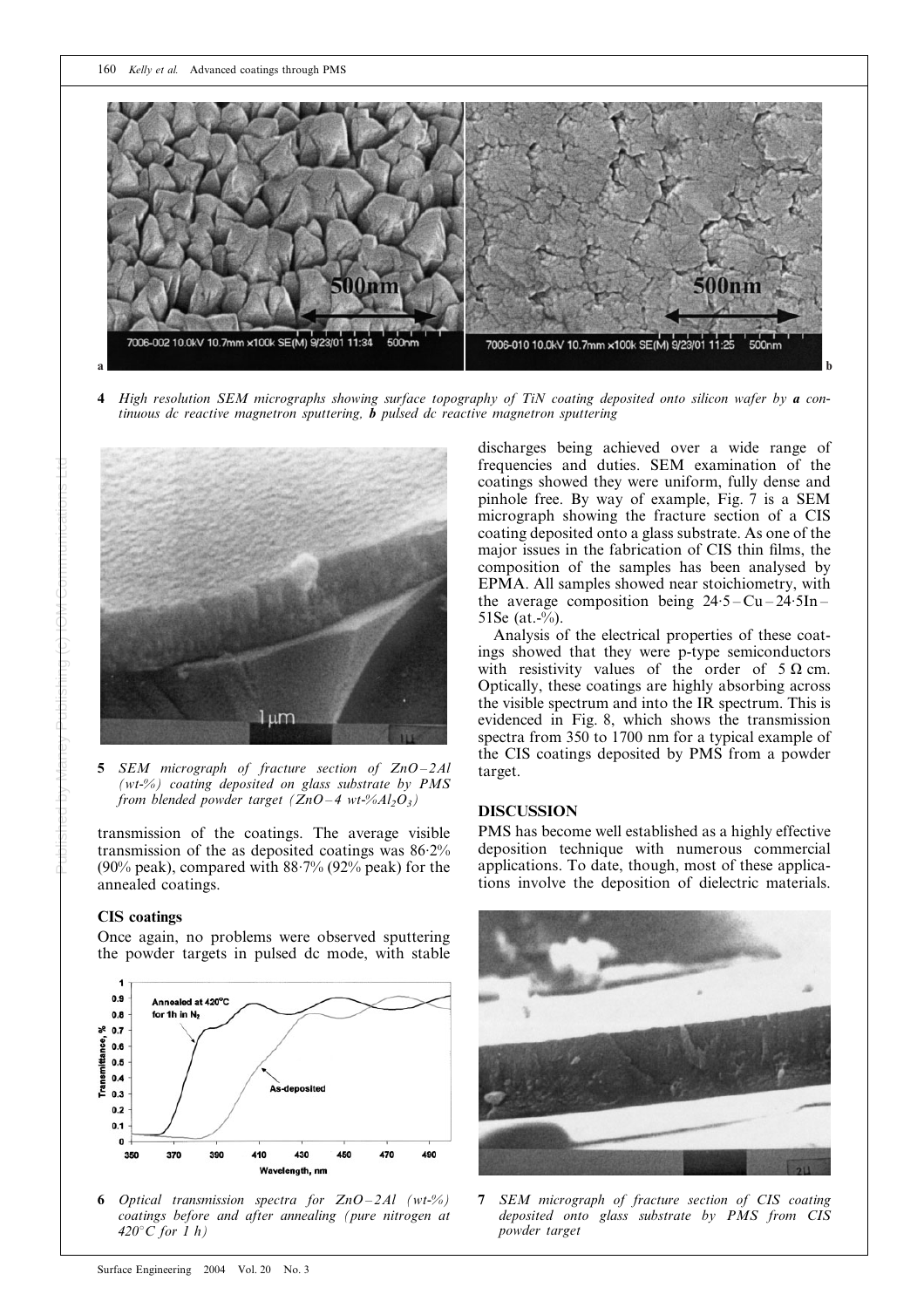



However, as discussed in the present paper, the benefits of utilising this technology extend well beyond this category of materials.

Taking the first example, the production of TiN coatings with coefficients of friction  $\lt 0.1$  in unlubricated tests is a remarkable result, and demonstrates the enhancement in properties that can be achieved through the use of pulsed processing. As stated earlier, TiN and its derivatives (TiAlN, etc.) are not known as low friction materials.19 Coefficients of friction would not normally be lower than, say, 0. 3 for these materials in any form of unlubricated test. The enhancement in the tribological properties of the films grown by pulsed processing can be attributed to the significant structural modifications observed in these coatings. The exact mechanisms by which these changes have been brought about are not yet known, but may, perhaps, be related to the increased ion energy flux known to be delivered to the substrate during pulsed processing.<sup>11</sup> The shift to a  $(200)$  texture in the pulsed TiN films supports this hypothesis, as this has been observed to occur elsewhere following high energy bombardment and has also been associated with enhanced mechanical properties.<sup>20</sup>

The deposition of doped zinc oxide coatings from blended powder targets is an example of how pulsed processing can bring enhanced process flexibility. As a consequence of using pulsed dc power to sputter oxide targets directly, no reactive sputtering control system is required, and the complexities of rf matching networks are avoided. These targets will not actually sputter using continuous dc power, as it is not possible to initiate a discharge. In fact, it is difficult to initiate a discharge even using pulsed dc at pulse frequencies below approximately 200 kHz. However, above this frequency, a stable discharge can be readily ignited and sputtering can take place directly from the oxide blends with no evidence of arcing or outgassing. The reason for the existence of an apparent 'cut off' frequency is not known. However, it is believed to be related to the nature of the target voltage waveforms. A feature of the Pinnacle Plus supply is a positive voltage overshoot at the beginning of the pulse off period. The magnitude of this voltage increases with pulse frequency, as can be seen in Fig. 9, which compares the target voltage waveform from this supply at both 140 kHz and 350 kHz pulse frequencies. At the lower frequency, the magnitude of the overshoot voltage is approximately 300 V, whereas at 350 kHz, this reaches 600 V. It is postulated that these significant voltage



Comparison of target voltage waveforms operating at pulse frequencies of 140 kHz and 350 kHz

overshoots at the higher frequency range of the power supply (i.e.  $>200$  kHz) aid plasma ignition with poorly conducting targets.

Doped zinc oxide coatings are attracting considerable interest as competitors for the most widely used TCO coating, namely  $\text{ITO.}^{21-24}$  The dopant materials are used to modify the electrical and optical properties of the TCO coatings. The choice and concentration of dopant are critical to the film performance. While solid targets are limited to one composition per target, powder targets offer an infinite variety of compositions. Furthermore, multiple dopant compositions, giving tailored film properties are readily achievable. Although doped zinc oxide coatings have been produced elsewhere by pulsed sputtering<sup>21,24</sup> and from sintered powder targets, $22$  the authors believe this is the first time that blended oxide powder targets and pulsed dc processing have been used in combination. The film properties presented here bear comparison with published data for ZnO : Al coatings produced by other techniques<sup>21-24</sup> and, while this may not be a production technique, this approach provides an ideal means of screening candidate materials and identifying optimum compositions.

The deposition of CIS coatings directly from a CIS powder target using PMS is also unique. CIS and the related copper indium gallium diselenide (CIGS) are very promising absorbent semiconductors for use in high efficiency photovoltaic applications. They possess the highest absorption coefficients known.<sup>25</sup> To date, solar panels using these materials reached a stabilised efficiency of  $10-12%$ . However, there is a great performance discrepancy between laboratory solar cells and commercial modules. Several research groups have achieved individual solar cell devices with efficiencies over 18%. This mismatch is mainly the result of the complexity of the material and the resulting requirements for its fabrication. To deposit stoichiometric thin films and to control the crucial properties, research and module fabrication tend to concentrate on a three stage evaporation process. A major problem is the incorporation of selenium to achieve stoichiometry and the desired crystal structure, and further annealing steps are always necessary. The ability to deposit stoichiometric coatings directly from a powder target in a single stage process is a major step forward in this area. Furthermore, the coatings have dense, defect free structures and the necessary electrical and optical properties to be incorporated into high performance photovoltaic devices. Their high resistance to radiation damage